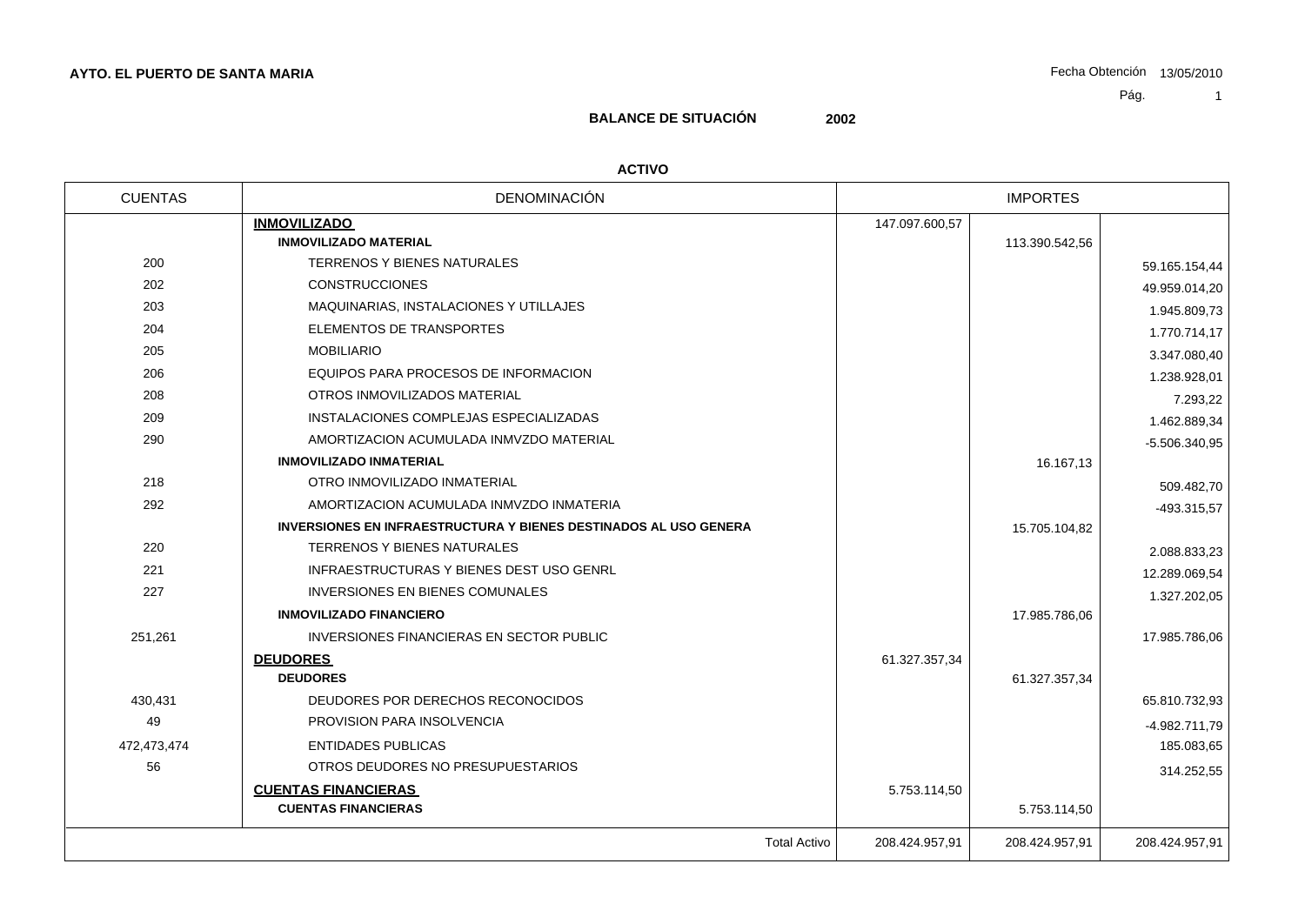# **BALANCE DE SITUACIÓN 2002**

### **ACTIVO**

| <b>CUENTAS</b>  | DENOMINACIÓN                       | <b>IMPORTES</b> |                |                |
|-----------------|------------------------------------|-----------------|----------------|----------------|
| $\overline{53}$ | INVERSIONES FINANCIERAS TEMPORALES |                 |                | $-227.533,69$  |
| 550,558         | PARTIDAS PENDIENTES DE APLICACION  |                 |                | 555.295,41     |
| 570             | CAJA                               |                 |                | 123.867,53     |
| 571,572,573     | <b>TESORERIA</b>                   |                 |                | 5.301.485,25   |
|                 | <b>AJUSTES POR PERIODIFICACIÓN</b> | 2.181,14        |                |                |
|                 | AJUSTES POR PERIODIFICACIÓN        |                 | 2.181,14       |                |
| 480             | <b>GASTOS ANTICIPADOS</b>          |                 |                | 2.181,14       |
|                 |                                    |                 |                |                |
|                 |                                    |                 |                |                |
|                 |                                    |                 |                |                |
|                 |                                    |                 |                |                |
|                 |                                    |                 |                |                |
|                 |                                    |                 |                |                |
|                 |                                    |                 |                |                |
|                 |                                    |                 |                |                |
|                 |                                    |                 |                |                |
|                 |                                    |                 |                |                |
|                 | <b>Total Activo</b>                | 214.180.253,55  | 214.180.253,55 | 214.180.253,55 |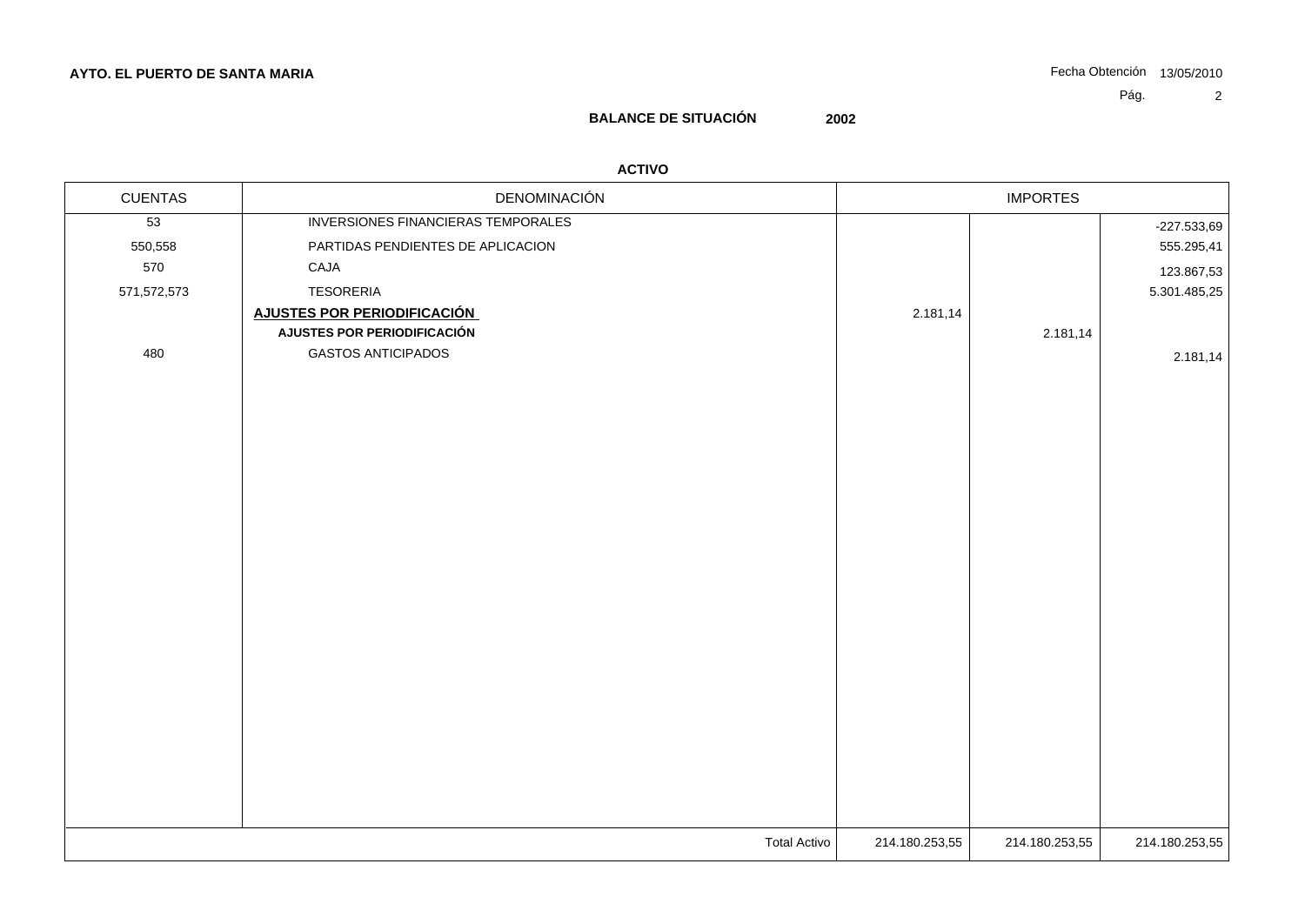# **BALANCE DE SITUACIÓN 2002**

### **ACTIVO**

| <b>CUENTAS</b> | DENOMINACIÓN                                       | <b>IMPORTES</b> |               |               |
|----------------|----------------------------------------------------|-----------------|---------------|---------------|
|                | <b>CUENTAS DE ORDEN</b>                            | 52.656.088,50   |               |               |
|                | <b>CUENTAS DE ORDEN</b>                            |                 | 52.656.088,50 |               |
| 060,062        | VALORES EN DEPOSITOS                               |                 |               | 12.039.181,04 |
| 070,072        | DE CONTROL DE RECIBOS Y VALOR.RECAUDADOR           |                 |               | 40.616.907,46 |
|                |                                                    |                 |               |               |
|                |                                                    |                 |               |               |
|                |                                                    |                 |               |               |
|                |                                                    |                 |               |               |
|                |                                                    |                 |               |               |
|                |                                                    |                 |               |               |
|                |                                                    |                 |               |               |
|                |                                                    |                 |               |               |
|                |                                                    |                 |               |               |
|                |                                                    |                 |               |               |
|                |                                                    |                 |               |               |
|                |                                                    |                 |               |               |
|                |                                                    |                 |               |               |
|                |                                                    |                 |               |               |
|                |                                                    |                 |               |               |
|                |                                                    |                 |               |               |
|                |                                                    |                 |               |               |
|                |                                                    |                 |               |               |
|                |                                                    |                 |               |               |
|                |                                                    |                 |               |               |
|                |                                                    |                 |               |               |
|                |                                                    |                 |               |               |
|                |                                                    |                 |               |               |
|                |                                                    |                 |               |               |
|                | TOTAL CUENTAS DE CONTROL PRESUPUESTARIO Y DE ORDEN | 52.656.088,50   | 52.656.088,50 | 52.656.088,50 |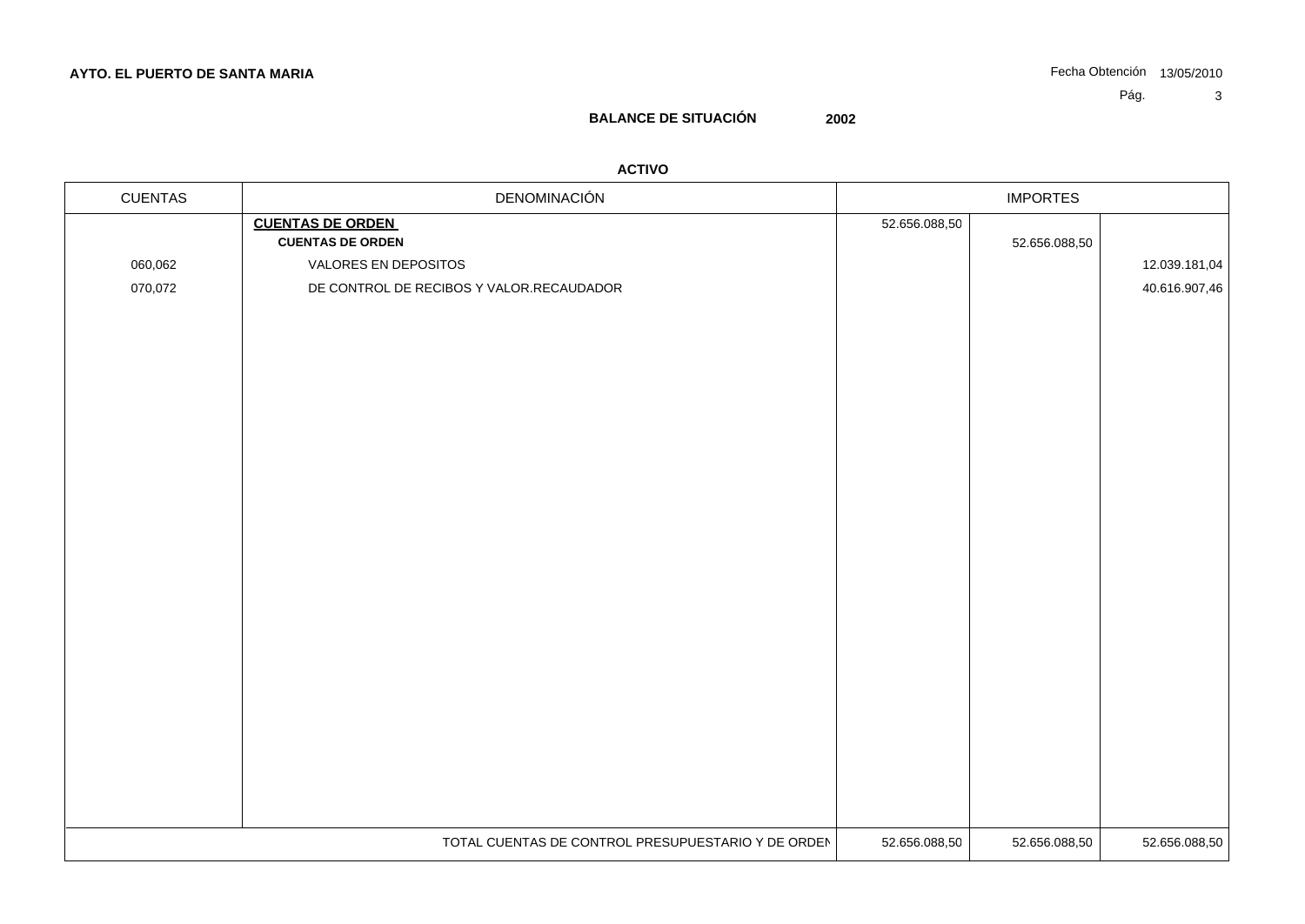## **BALANCE DE SITUACIÓN 2002**

### **PASIVO**

| <b>CUENTAS</b>  | <b>DENOMINACIÓN</b>                      |                | <b>IMPORTES</b> |                  |
|-----------------|------------------------------------------|----------------|-----------------|------------------|
|                 | <b>PATRIMONIO Y RESERVAS</b>             | 74.780.525,85  |                 |                  |
|                 | <b>PATRIMONIO Y RESERVAS</b>             |                | 74.780.525,85   |                  |
| 100             | <b>PATRIMONIO</b>                        |                |                 | 56.281.858,46    |
| 103             | PATRIMONIO EN CESION                     |                |                 | 334.343,59       |
| 108             | PATRIMONIO CEDIDO                        |                |                 | $-1.719.823,89$  |
| 109             | PATRIMONIO ENTREGADO AL USO GENERAL      |                |                 | $-11.138.972,43$ |
| 130             | RESULTADOS PENDIENTES DE APLICACION      |                |                 | 31.023.120,12    |
|                 | <b>SUBVENCIONES DE CAPITAL</b>           | 11.405.849,06  |                 |                  |
|                 | <b>SUBVENCIONES DE CAPITAL</b>           |                | 11.405.849,06   |                  |
| 14              | SUBVENCIONES DE CAPITAL RECIBIDAS        |                |                 | 11.405.849,06    |
|                 | <b>DEUDAS A LARGO PLAZO</b>              | 33.083.244,82  |                 |                  |
|                 | <b>DEUDAS A LARGO PLAZO</b>              |                | 33.083.244,82   |                  |
| 160,17          | PRESTAMOS RECIBIDOS DE E. SECTOR PUBLICO |                |                 | 33.083.244,82    |
|                 | <b>DEUDAS A CORTO PLAZO</b>              | 72.486.719,28  |                 |                  |
|                 | <b>DEUDAS A CORTO PLAZO</b>              |                | 72.486.719,28   |                  |
| 400,401         | ACREEDORES POR OBLIGACIONES RECONOCIDAS  |                |                 | 30.845.638,15    |
| 410,411         | ACREEDORES POR PAGOS ORDENADOS           |                |                 | 4.986.394,58     |
| 420             | ACREEDORES POR DEVOLUCION DE INGRESOS    |                |                 | 279.870,34       |
| 475,477,478,479 | <b>ENTIDADES PUBLICAS</b>                |                |                 | 9.689.609,48     |
| 51              | OTROS ACREEDORES NO PRESUPUESTARIOS      |                |                 | 26.685.206,73    |
|                 |                                          | 7.181.449,59   |                 |                  |
|                 |                                          |                | 7.181.449,59    |                  |
| 554             | INGRESOS PENDIENTES DE APLICACION        |                |                 | 7.181.449,59     |
|                 | <b>AJUSTES POR PERIODIFICACIÓN</b>       | 146.528,82     |                 |                  |
|                 | AJUSTES POR PERIODIFICACIÓN              |                | 146.528,82      |                  |
| 481             | <b>GASTOS DIFERIDOS</b>                  |                |                 | 146.528,82       |
|                 | <b>RESULTADOS</b>                        | 15.095.936,13  |                 |                  |
|                 | <b>RESULTADOS</b>                        |                | 15.095.936,13   |                  |
|                 | <b>Total Pasivo</b>                      | 199.084.317,42 | 199.084.317,42  | 199.084.317,42   |
|                 |                                          |                |                 |                  |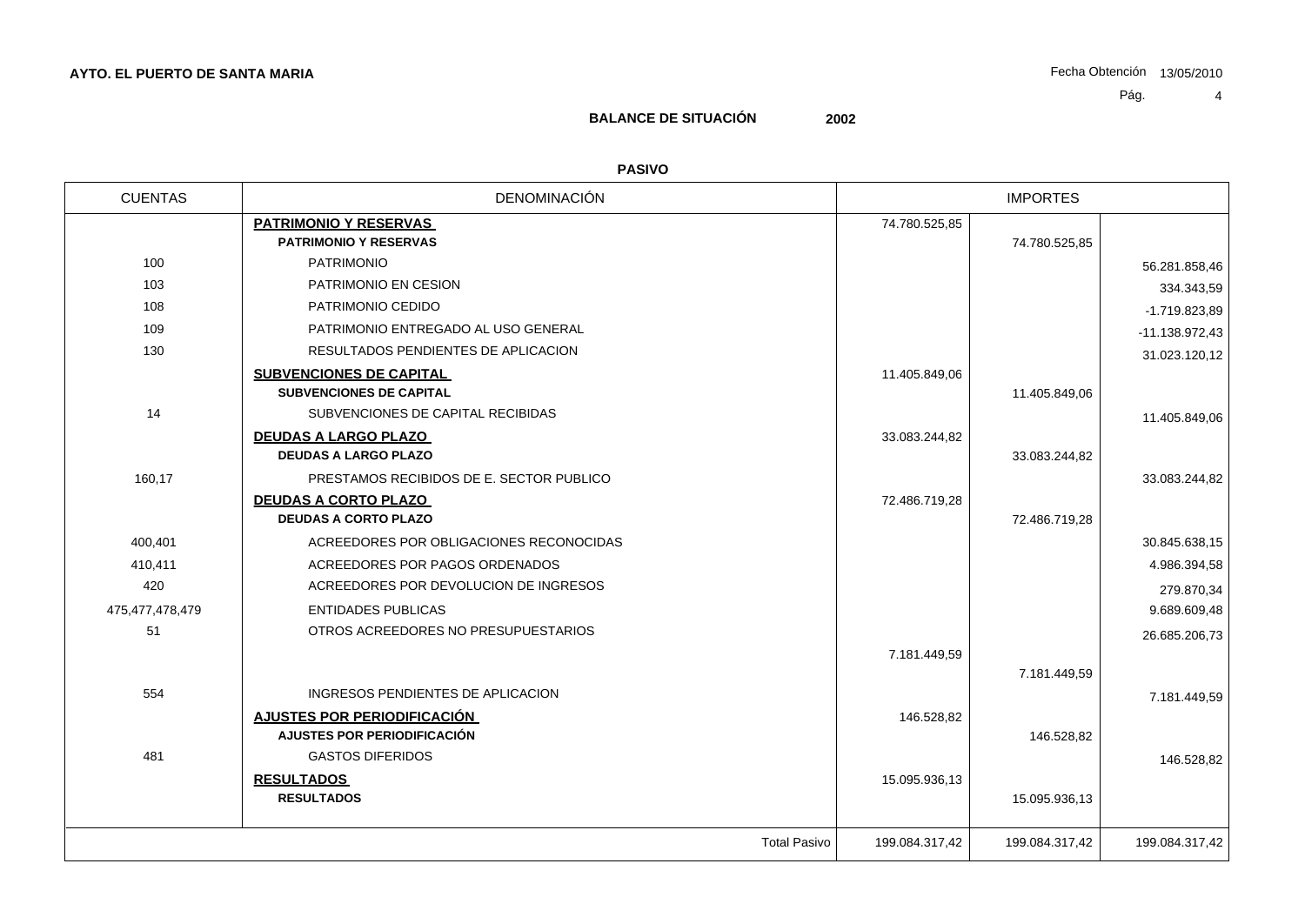## **BALANCE DE SITUACIÓN 2002**

### **PASIVO**

| 890<br>RESULTADOS DEL EJERCICIO<br>15.095.936,13                   | CUENTAS | DENOMINACIÓN | <b>IMPORTES</b> |  |  |
|--------------------------------------------------------------------|---------|--------------|-----------------|--|--|
|                                                                    |         |              |                 |  |  |
|                                                                    |         |              |                 |  |  |
|                                                                    |         |              |                 |  |  |
|                                                                    |         |              |                 |  |  |
|                                                                    |         |              |                 |  |  |
|                                                                    |         |              |                 |  |  |
|                                                                    |         |              |                 |  |  |
|                                                                    |         |              |                 |  |  |
|                                                                    |         |              |                 |  |  |
|                                                                    |         |              |                 |  |  |
|                                                                    |         |              |                 |  |  |
|                                                                    |         |              |                 |  |  |
|                                                                    |         |              |                 |  |  |
|                                                                    |         |              |                 |  |  |
|                                                                    |         |              |                 |  |  |
|                                                                    |         |              |                 |  |  |
|                                                                    |         |              |                 |  |  |
|                                                                    |         |              |                 |  |  |
|                                                                    |         |              |                 |  |  |
|                                                                    |         |              |                 |  |  |
|                                                                    |         |              |                 |  |  |
|                                                                    |         |              |                 |  |  |
|                                                                    |         |              |                 |  |  |
|                                                                    |         |              |                 |  |  |
| Total Pasivo<br>214.180.253,55<br>214.180.253,55<br>214.180.253,55 |         |              |                 |  |  |